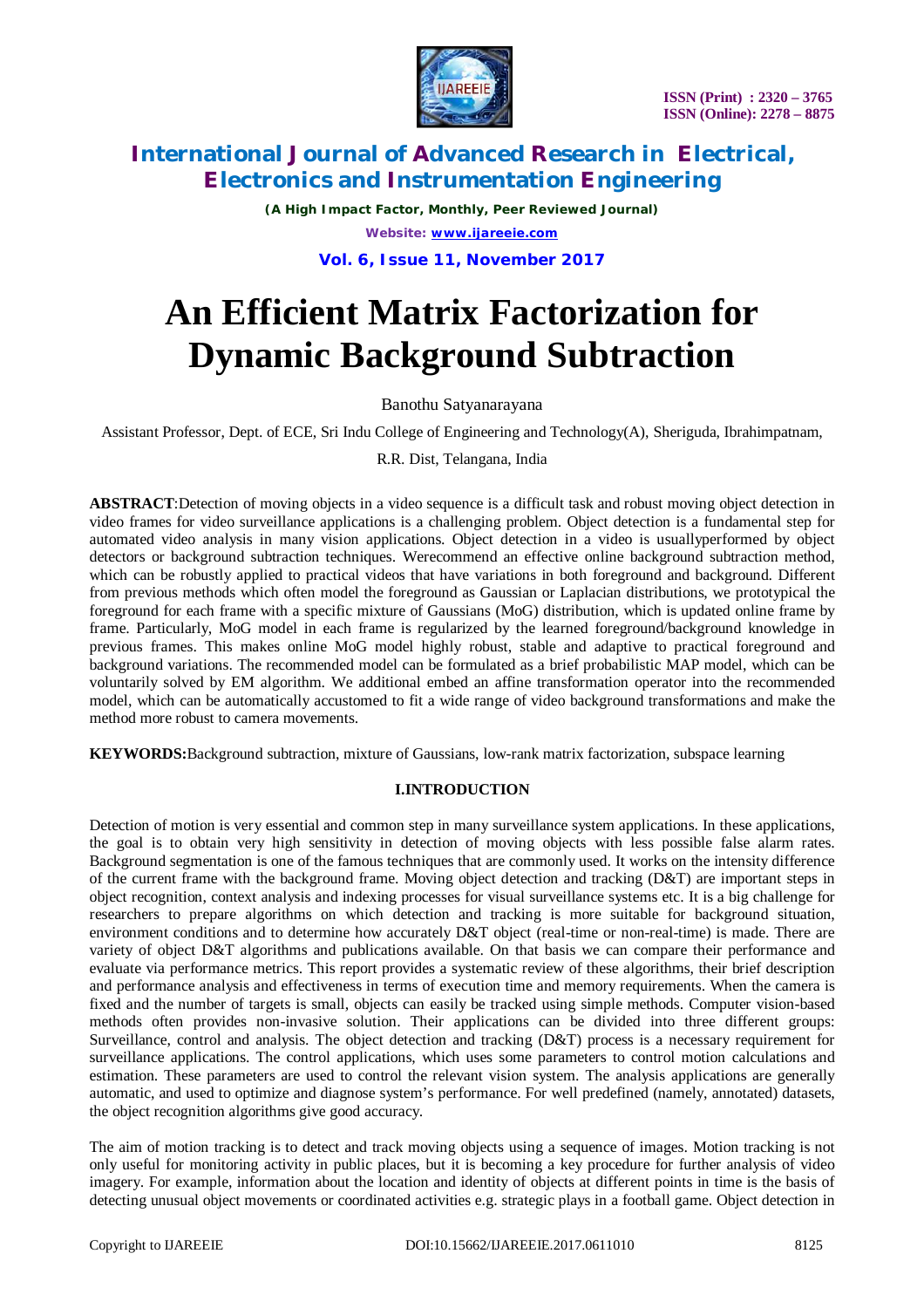

 **ISSN (Print) : 2320 – 3765 ISSN (Online): 2278 – 8875**

# **International Journal of Advanced Research in Electrical, Electronics and Instrumentation Engineering**

*(A High Impact Factor, Monthly, Peer Reviewed Journal)*

*Website: [www.ijareeie.com](http://www.ijareeie.com)*

### **Vol. 6, Issue 11, November 2017**

videos involves verifying the presence of an object in image sequences and possibly locating it precisely for recognition. Object tracking is to monitor an object spatial and temporal changes during a video sequence, including its presence, position, size, shape, etc.

In recent years, with the latest technological advancements, off-the-shelf cameras became vastly available, producing a huge amount of content that can be used in various application areas. Among them, visual surveillance receives a great deal of interest nowadays. Until recently, video surveillance was mainly a concern only for military or large-scale companies. However, increasing crime rate, especially in metropolitan cities, necessitates taking better precautions in security-sensitive areas, like country borders, airports or government offices. Even individuals are seeking for personalized security systems to monitor their houses or other valuable assets. So, our objective is to develop some sort of algorithm that will satisfy human requirements in future.

Background subtraction or foreground detection is theprinciple task of almost every video inspection algorithmbefore operating further processing designed for a particular computer vision application. In essence, a robust background subtraction is achieved by creating a model of thebackground, as depicted in Fig. 1. The performance ofthe background subtraction algorithm depends on how wellthe background model can adapt to the slight and suddenchanges of the background scenes. Recently, a huge bodyof work in this area has focused on modeling the background as a lowdimensional subspace in the high dimensional space of video frames.



Figure 1: Standard structure common in the majority of the robust background subtraction methods.

The main research objectives to designthe project are

- o To improve the accuracy detecting the object in video and cut down the cost of computations using the process of optimization.
- o To handle static background and dynamic background while process the video.
- o To detecting and removing the outliers present in sequence of frames

### **II.LITERATURE SURVEY**

Avery popular background subtraction approach is to modeleach pixel with a mixture of Gaussians [2], proposed by Stauffer and Grimson. Due to its effectiveness in sustainingbackground variations, a large amount of further developments[3]–[5] have been proposed. In [6], Elgammal et al. proposeda non-parametric kernel density estimate (KDE) method forbackground modeling. In [7], the Principle Component Analysis (PCA) method for background modeling was proposed. Inthis method, the new frame was projected onto the subspacespanned by the trained principle components, and the residuesindicate the presence of new foreground objects. In [8],Li et al. utilize spatio-temporal features (color co-occurrence)to model complex backgrounds. The method in [9] madeuse of prior information of the neighborhood spatial contextby a MAP-MRF framework. Heikkilä and Pietikäinen [10]developed an efficient texturebased method by using adaptiveLocal Binary Pattern (LBP) histograms to capture background

statistics of each pixel. In the algorithms presented in [11] and[12], each pixel is represented by a code-book. In [13] and[14], Maddalena et al. proposed a self-organizing artificialneural network for background subtraction (SOBS). In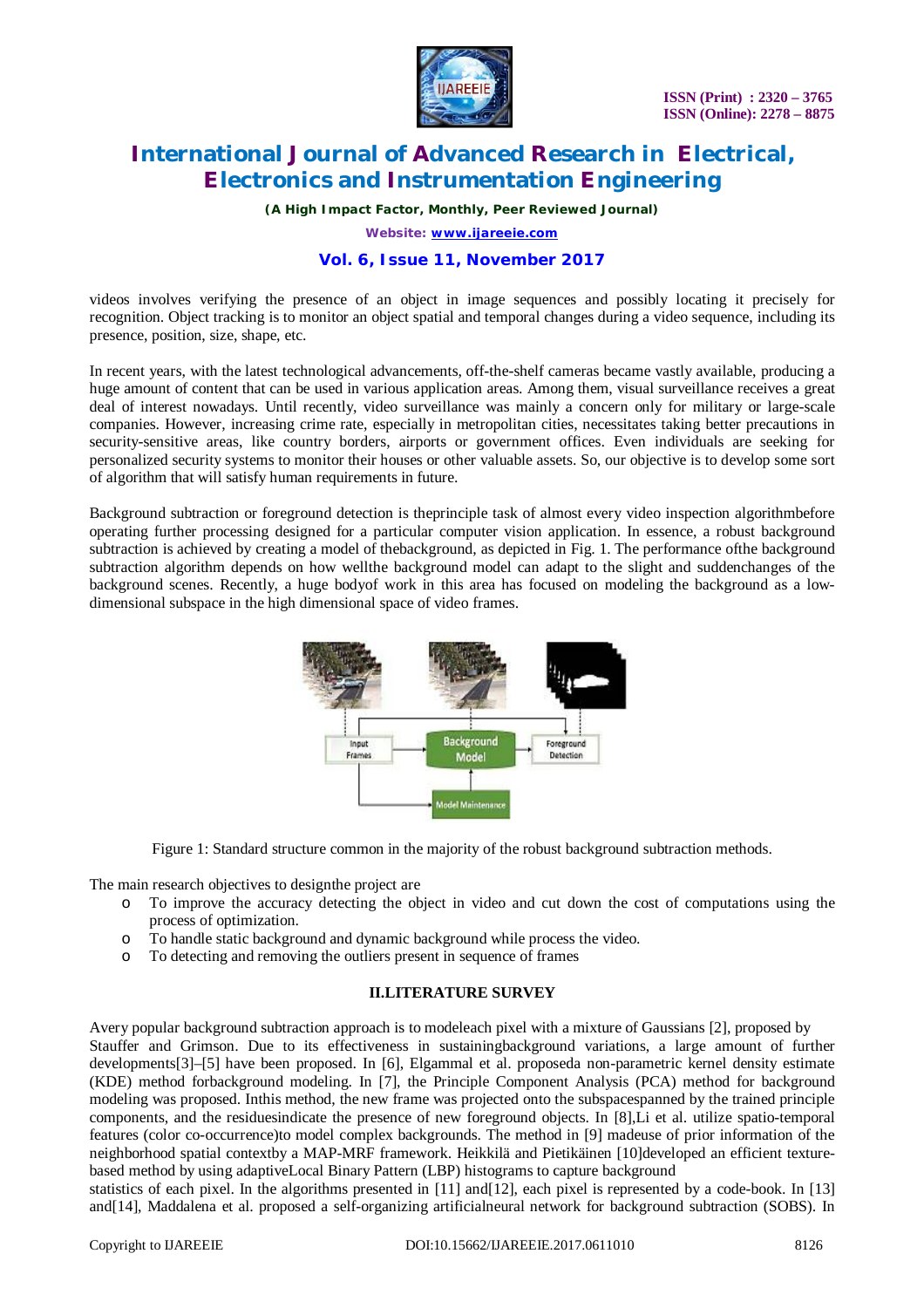

*(A High Impact Factor, Monthly, Peer Reviewed Journal)*

*Website: [www.ijareeie.com](http://www.ijareeie.com)*

## **Vol. 6, Issue 11, November 2017**

theViBe [15] and PBAS [16], background modeling is based onthe collection and update pixel samples. In [17], foregrounddetection was cast as an outlier signal estimation problem in alinear regression model. A more detailed discussion of theseconventional techniques can be found in recent surveys [18],[19].

**Low Rank Matrix Factorization:** Low rank matrix factorization (LRMF) is one of themost normally exploited subspace learning methods forbackground subtraction. The main indication is to extract the low rank approximation of the data matrix from the productof two smaller matrices, corresponding to the basis matrixand coefficient matrix, respectively.

**Background subtraction:** Background subtraction means that firstly constructing a background image or a background model with information of the historic frames then generating the background subtraction for the current frame by some calculation rules. Finally the method defines whether moving objects exist in the current frame based on the result in the previous step and some judgment rules. Background subtraction method can extract the whole contour of the moving object and has a good performance under a relatively stable scene. So far, the background subtraction method can be divided into two categories:

- 1) Background reconstruction and
- 2) Background modeling.

The initial strategies mainly assumed that the distribution (along time) of background pixels can be distinguished from that of foreground ones. Thus by judgingif a pixel is significantly deviated from the backgroundpixel distribution, we can easily categorize if a pixel islocated in background/foreground.

**Online Subspace Learning:**An increasing attention to design online subspace learning method to handle real-time background subtraction issues. The basic idea is to calculate only one frame at a time, and gradually better the background based on the real-time video variations.

**Robust Subspace Alignment:** Recently, multiple subspace learning strategies have been constructed to learn transformation operators on video frames to make the methods robust to camera jitters.Laplacian cannot finely reflect the complex configurations ofvideo foregrounds. This shortage inclines to degenerate itsperformance on online background subtraction. Moderately, our proposed method fully encodes both dynamicbackground and foreground variations in videos, and thusis always expected to attain a better background subtractionperformance, as depicted in Fig. 2.



Fig. 2. From left to right: original frames in Camera Jitter videos, backgrounds extracted by RASL, t-GRASTA and t-OMoGMF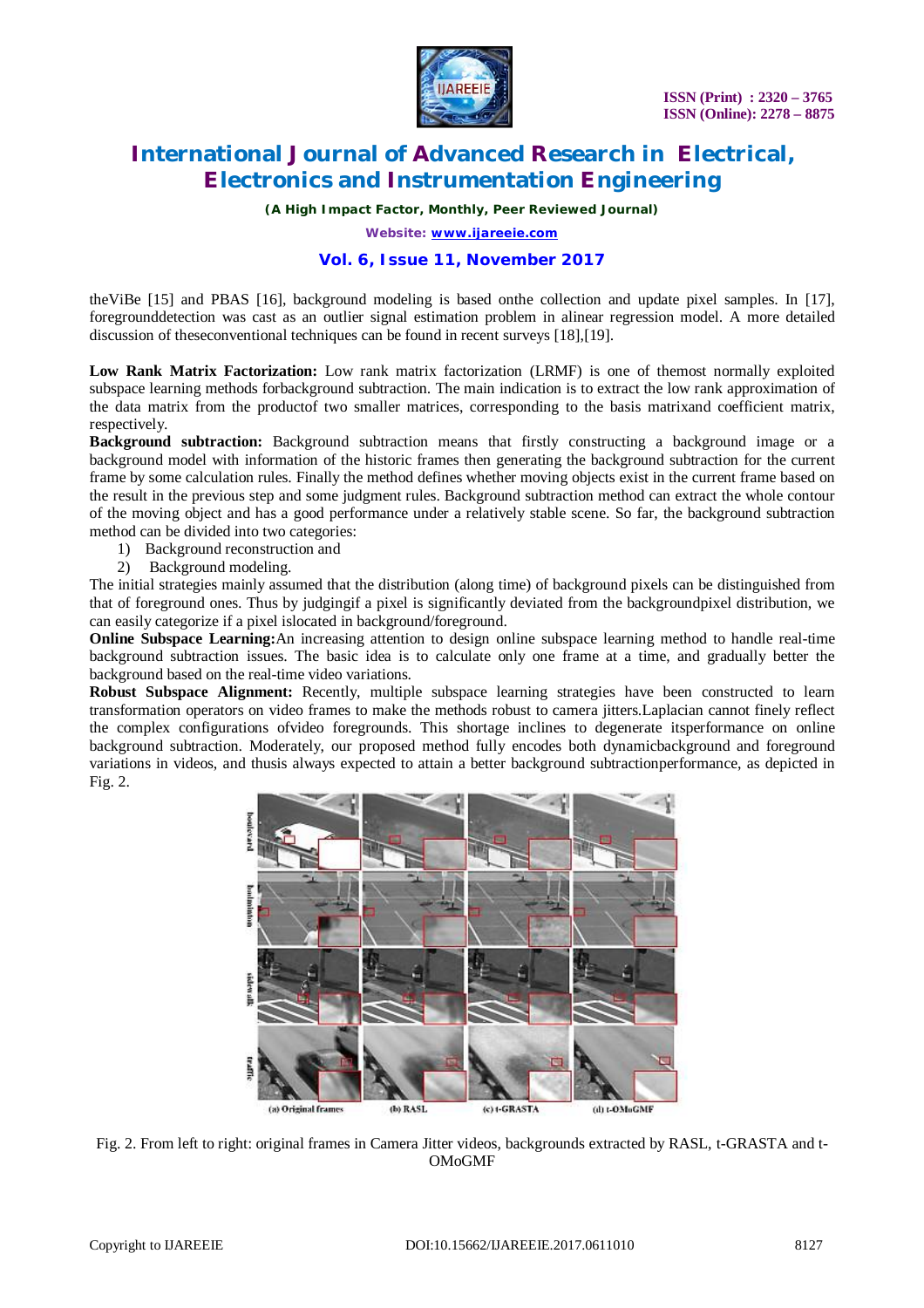

*(A High Impact Factor, Monthly, Peer Reviewed Journal)*

*Website: [www.ijareeie.com](http://www.ijareeie.com)*

### **Vol. 6, Issue 11, November 2017**

### **III.PROPOSED ALGORITHM**

#### **Online MOG-LRMF**

We first briefly introduce the MoG-LRMF method [16], which is closely related to the modeling strategy for foreground variations in this method.

Let  $X = [x_1, ..., x_n] \in \mathbb{R}^{d \times n}$  be the given data matrix, where d; n denote the dimensionality and number of data,respectively, and each column xi is a d-dimensional measurement. A general LRMF problem can be formulated as



Fig. 3. The graphical model for OMoGMF[20]

To make a completeBayesian model, we also set a non-informative prior  $p(y)$  for *v*, which does not essentially inspiration the calculation. Thefull graphical model is depicted as Fig. 3.

The OMoGMF algorithm can then be summarized inAlgorithm 1. About initialization, we need a warm-startfor starting our algorithm by running PCA on a smallbatch of starting video frames to get an initial subspace,employing MoG algorithm on the extracted noise to getinitial MoG parameters, and calculating the initial $\{A_i\}d_{i=1}$ ,  $\{B_i\}d_{i=1}$  for subspace learning.

> Algorithm 1 [OMoGMF] online MoG-LRMF Algorithm 1 [OWOGWE] Office WOG-EXWE<br>
> Input: the MoG parameters:  $\{\Pi^{t-1}, \Sigma^{t-1}, N^{t-1}\}$ ; model vari<br>
> bles:  $\{A_i^{t-1}\}_{i=1}^d$ ,  $\{b_i^{t-1}\}_{i=1}^d$ ,  $U^{t-1}$ ; data:  $x^t$ <br>
> Initialization:  $\{\Pi, \Sigma\} = \{\Pi^{t-1}, \Sigma^{t-1}\}$ ,  $v^t$ 1: while not converged do **Online E-step:** compute  $\gamma_{ik}^t$  by (11)<br>**Online M-step:** compute  $\{\Pi, \Sigma, N\}$  by (13) and v by (16)  $2:$  $3:$ 4: end while 5: for each  $u_i^t$ ,  $i = 1, 2, ..., d$  do<br>
> 6: compute  $\{A_i^t\}_{i=1}^d$ ,  $\{b_i^t\}_{i=1}^d$  by (19)<br>
> 7: compute  $u_i^t$  by  $u_i^t = A_i^t b_i^t$ 8: end for Output:  ${\{\Pi^t, \Sigma^t, N^t\}}$ ,  ${\bf v}^t$ ,  ${\{\mathbf{A}_i^t\}_{i=1}^d}$ ,  ${\{\mathbf{b}_i^t\}_{i=1}^d}$ ,  ${\bf U}^t$ .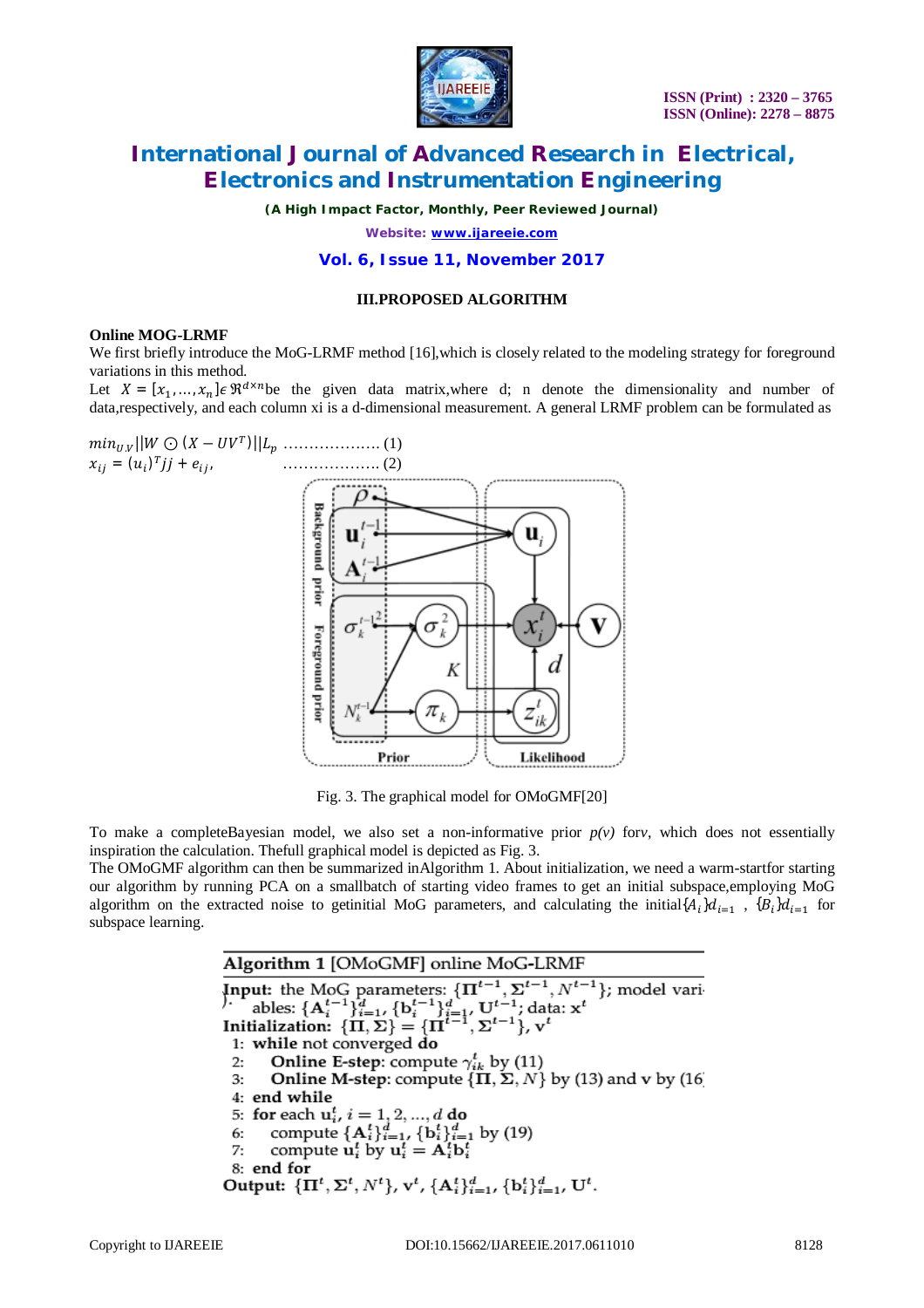

*(A High Impact Factor, Monthly, Peer Reviewed Journal)*

*Website: [www.ijareeie.com](http://www.ijareeie.com)*

# **Vol. 6, Issue 11, November 2017**

As above-mentioned, we need a warm-start stage ona mini-batch of video frames for subspace initialization.We thus also need to pre-align these starting frames tofacilitate a good starting point for the following onlineimplementation. To this aim we extend Algorithm 2 asa frame-recursive-updating version (we call it as iterativet-OMoGMF or it-OMoGMF) as follows: first easily set themean or the median of all starting frames as an initialsubspace, and then iterate the following two steps: runAlgorithm 2 throughout all these frames and then return to the first frame and rerun the algorithm. Duringthis process, the separated foreground and background areexpected to be more and more accurate due to the gradually ameliorated transformation operators on all frames.

| Algorithm 2 [t-OMoGMF] transformed Online MoGMF                                                                                                                      |
|----------------------------------------------------------------------------------------------------------------------------------------------------------------------|
| <b>Input:</b> the MoG parameters: $\{\Pi^{t-1}, \Sigma^{t-1}, N^{t-1}\}\$ , model vari-                                                                              |
|                                                                                                                                                                      |
| ables: $\{A_i^{t-1}\}_{i=1}^d$ , $\{b_i^{t-1}\}_{i=1}^d$ , $U^{t-1}$ , data: $x^t$<br>Initialization: $\{\Pi, \Sigma\} = \{\Pi^{t-1}, \Sigma^{t-1}\}$ , $v$ , $\tau$ |
| 1: while not converged do                                                                                                                                            |
| Estimate the Jacobian matrix: $\mathbf{J} = \frac{\partial(\mathbf{x}^t \circ \zeta)}{\partial \zeta} _{\zeta = \tau}$<br>2:                                         |
| while not converged do<br>3:                                                                                                                                         |
| <b>Online E-step:</b> compute $\gamma_{ik}^t$ by (11)<br>4:                                                                                                          |
| <b>Online M-step:</b> compute the MoG parameters<br>5:                                                                                                               |
| $\{\Pi, \Sigma, N\}$ by Eq. (13) and compute $\{v, \Delta \tau\}$ by (27)                                                                                            |
| end while<br>6:                                                                                                                                                      |
| 7: Update the transformation parameters:                                                                                                                             |
| $\tau=\tau+\Delta\tau$                                                                                                                                               |
| 8: end while                                                                                                                                                         |
| 9: for each $u_i^t$ , $i = 1, 2, , d$ do                                                                                                                             |
| Update $\{\mathbf{A}_i^t\}_{i=1}^d$ , $\{\mathbf{b}_i^t\}_{i=1}^d$ by subspace update rule (19)<br>10:                                                               |
| Update $\mathbf{u}_i^t$ by $\mathbf{u}_i^t = \mathbf{A}_i^t \mathbf{b}_i^t$<br>11:                                                                                   |
| $12:$ end for                                                                                                                                                        |
| Output: ${\{\Pi^t, \Sigma^t, N^t\}}$ , U <sup>t</sup> , v <sup>t</sup> , $\tau^t$ , ${\{\mathbf{A}_i^t\}}_{i=1}^d$ , ${\{\mathbf{b}_i^t\}}_{i=1}^d$ .                |

### **Performance Evaluation**:

To get an accurate evaluation of the proposed method, thecriteria of recall and precision [19] are employed:In the reminiscence calculation, TP is the total number of appropriatelyclassified foreground (true positives), and FN is the totalnumber of false negatives, which interpretations for the incorrectnumber of foreground pixels classified as background. Inprecision calculation, FP is the total number of false positives, which means the pixels are incorrectly classified asforeground.

The F-measure is utilized asthe quantitative metric for performance evaluation. TheF-measure is calculated as follows:

$$
F-measure = 2 \times \frac{precision \cdot recall}{precision + recall}
$$
  
Where precision =  $\frac{|S_f \cap S_{gt}|}{|S_f|}$  and recall =  $\frac{|S_f \cap S_{gt}|}{|S_{gt}|}$ ,  $S_f$ 

### **IV . RESULT AND DISCUSSION**

In this segment we illustrate the performance of the suggested methods on videos with static and dynamic backgrounds, correspondingly. All investigations were implementedon a personal computer with i3 CPU and 8G RAM with Matlab 2013b tool.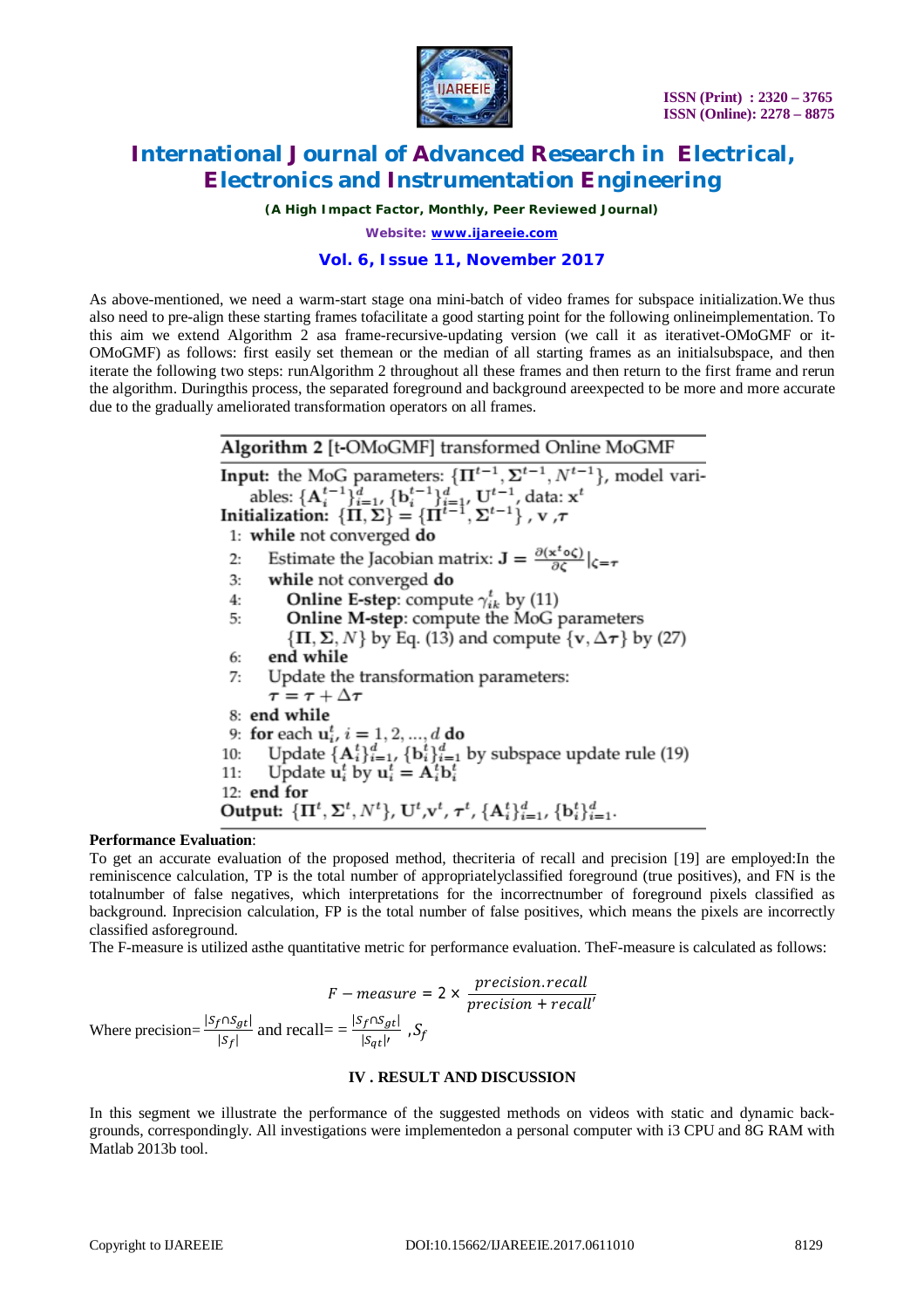

*(A High Impact Factor, Monthly, Peer Reviewed Journal) Website: [www.ijareeie.com](http://www.ijareeie.com)*

# **Vol. 6, Issue 11, November 2017**





Fig. 4. Performance of OMoGMF on video sequences with missing entries. From upper to lower: Originalvideo frames, 15% subsampling frames, extracted backgrounds.

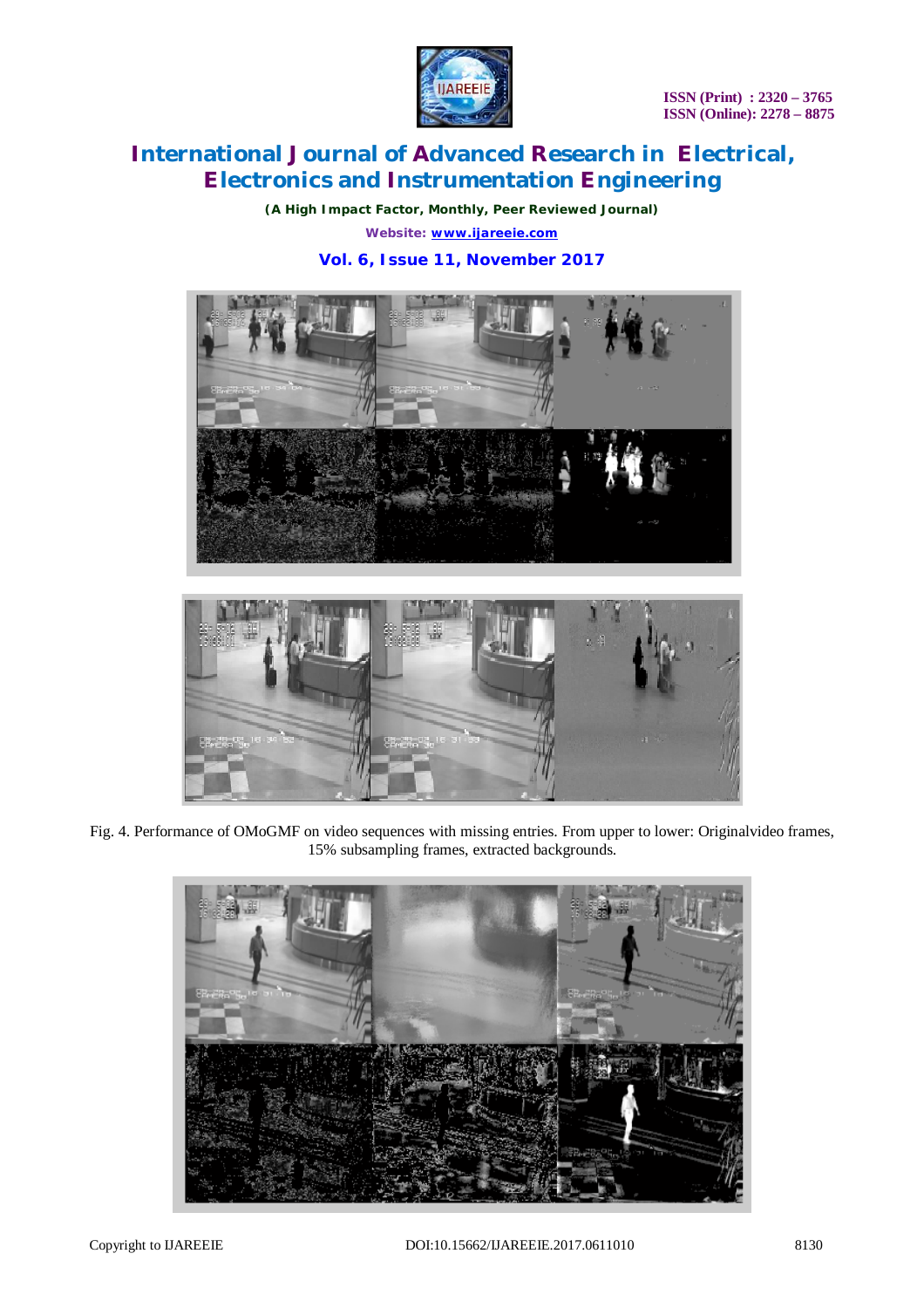

*(A High Impact Factor, Monthly, Peer Reviewed Journal) Website: [www.ijareeie.com](http://www.ijareeie.com)*

**Vol. 6, Issue 11, November 2017**



Fig. 5. From upper to lower: original frames in airport video; alignedframes, backgrounds and foregrounds obtained by t-OMoGMF.

For improved opinion, Fig.5 displaysthe outcome of t-OMoGMF on multiple frames of transformedairport sequence. It is easy to see that t-OMoGMF canwell line up video frames, which obviously indications to its enhancedforeground/background separation.

### **VI.CONCLUSION**

In this paper, we have recommended a new online subspace learning method pointing to make background subtraction available in practical videos both in speed andaccuracy. On one hand, the computational speed of thenew method reaches the real-time requirement for videoprocessing (more than 25 FPS), and on the other hand,the method can adaptively fit real-time dynamic variationsin both foreground and background of videos. In specific, through specifically learning a foreground distributionand a background subspace normalized by the beforehandlearned knowledge for each video frame, the method canproperly deliver variations of video foreground and background along the video sequence.

#### **REFERENCES**

[1] C. Beleznai, B. Fruhstuck, and H. Bischof, "Multiple object tracking using local PCA," in Pattern Recognition, 2006. ICPR 2006. 18<sup>th</sup> International Conference on, vol. 3. IEEE, 2006, pp. 79–82

[2] C. Stauffer and W. E. L. Grimson, "Adaptive background mixture models for real-time tracking," in Proc. IEEE Comput. Soc. Conf. Comput. Vis. Pattern Recognit., vol. 2. pp. 246–252, Jun. 1999.

[3] Z. Zivkovic, "Improved adaptive Gaussian mixture model for background subtraction," in Proc. 17th Int. Conf. Pattern Recognit. (ICPR), vol. 2. Aug. 2004, pp. 28–31.

[4] H.-H. Lin, J.-H. Chuang, and T.-L. Liu, "Regularized background adaptation: A novel learning rate control scheme for Gaussian mixture modeling," IEEE Trans. Image Process., vol. 20, no. 3, pp. 822–836, Mar. 2011.

[5] X. Liu and C. Qi, "Future-data driven modeling of complex backgrounds using mixture of Gaussians," Neurocomputing, vol. 119, pp. 439–453, Nov. 2013.

[6] A. Elgammal, D. Harwood, and L. Davis, "Non-parametric model for background subtraction," in Proc. Eur. Conf. Comput. Vis., 2000, pp. 751– 767.

[7] N. M. Oliver, B. Rosario, and A. P. Pentland, "A Bayesian computer vision system for modeling human interactions," IEEE Trans. Pattern Anal. Mach. Intell., vol. 22, no. 8, pp. 831–843, Aug. 2000.

[8] L. Li, W. Huang, I. Y.-H. Gu, and Q. Tian, "Statistical modeling of complex backgrounds for foreground object detection," IEEE Trans. Image Process., vol. 13, no. 11, pp. 1459–1472, Nov. 2004.

[9] Y. Sheikh and M. Shah, "Bayesian modeling of dynamic scenes for object detection," IEEE Trans. Pattern Anal. Mach. Intell., vol. 27, no. 11, pp. 1778–1792, Nov. 2005.

[10] M. Heikkilä and M. Pietikäinen, "A texture-based method for modeling the background and detecting moving objects," IEEE Trans. Pattern Anal. Mach. Intell., vol. 28, no. 4, pp. 657–662, Apr. 2006.

[11] K. Kim, T. H. Chalidabhongse, D. Harwood, and L. Davis, "Real-time foreground-background segmentation using codebook model," Real-Time Imag., vol. 11, no. 3, pp. 172–185, Jun. 2005.

[12] J.-M. Guo, Y.-F. Liu, C.-H. Hsia, M.-H. Shih, and C.-S. Hsu, "Hierarchical method for foreground detection using codebook model," IEEE Trans. Circuits Syst. Video Technol., vol. 21, no. 6, pp. 804–815, Jun. 2011.

[13] L. Maddalena and A. Petrosino, "A self-organizing approach to background subtraction for visual surveillance applications," IEEE Trans. Image Process., vol. 17, no. 7, pp. 1168–1177, Jul. 2008.